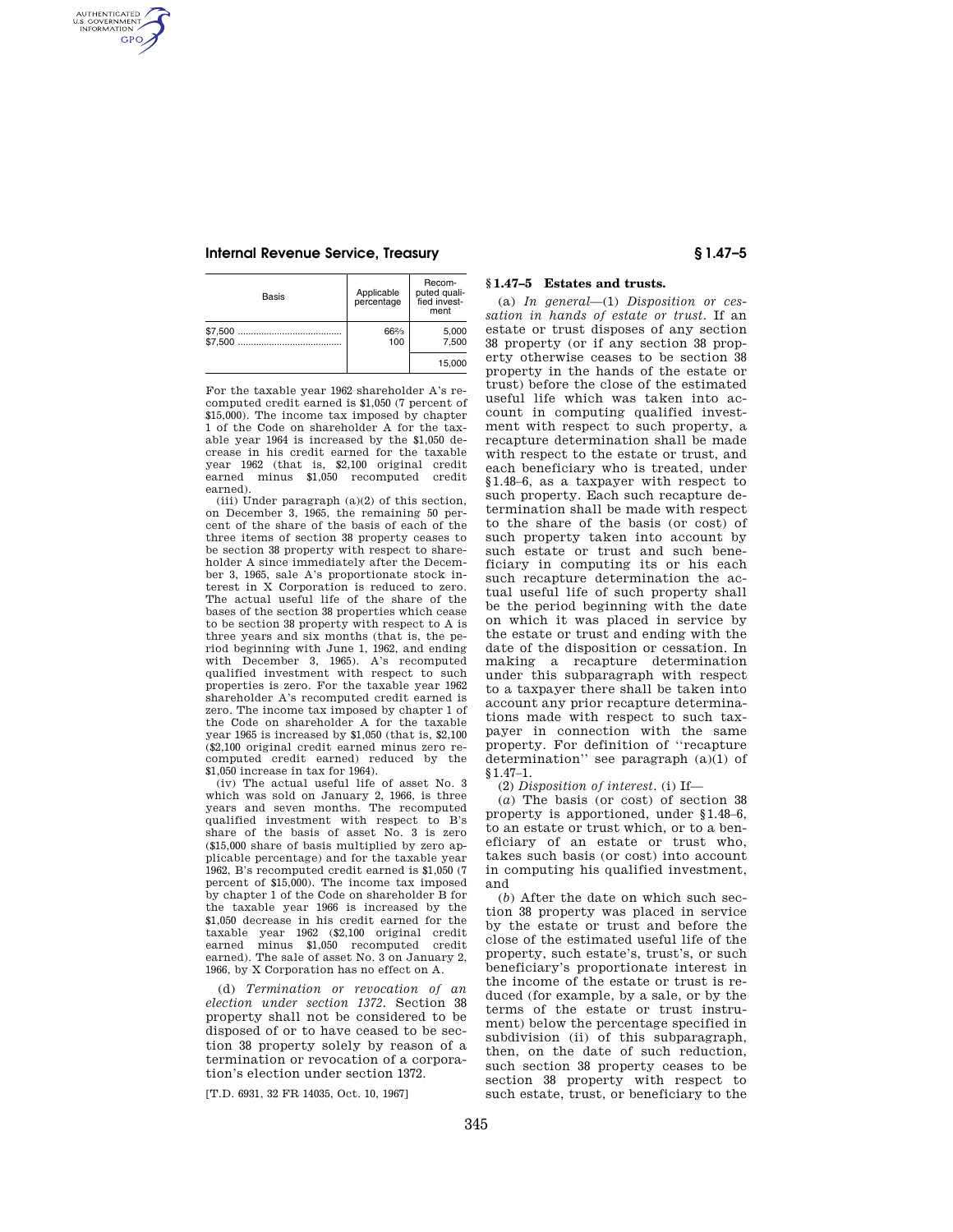extent of the actual reduction in such estate's, trust's, or beneficiary's proportionate interest in the income of the estate or trust. (For example, if \$100 of the basis of section 38 property was apportioned to a beneficiary and if his proportionate interest in the income of the estate or trust is reduced from 60 percent to 30 percent (that is, 50 percent of his original interest), then such property shall be treated as having ceased to be section 38 property to the extent of \$50). Accordingly, a recapture determination shall be made with respect to such estate, trust, or beneficiary. For purposes of such recapture determination the actual useful life of such property shall be the period beginning with the date on which it was placed in service by the estate or trust and ending with the date on which it is treated as having ceased to be section 38 property with respect to the estate, trust, or beneficiary. In making a recapture determination under this subparagraph there shall be taken into account any prior recapture determination made with respect to the estate, trust, or beneficiary in connection with the same property.

(ii) The percentage referred to in subdivision (i)(*b*) of this subparagraph is 662⁄3 percent of the estate's, trust's, or beneficiary's proportionate interest in the income of the estate or trust for the taxable year of the apportionment under §1.48–6. However, once property has been treated under this subparagraph as having ceased to be section 38 property to any extent the percentage referred to shall be 331⁄3 percent of the estate's, trust's, or beneficiary's proportionate interest in the income of the estate or trust for the taxable year of the apportionment under §1.48–6.

(iii) In determining a beneficiary's proportionate interest in the income of an estate or trust for purposes of this

# **§ 1.47–5 26 CFR Ch. I (4–1–09 Edition)**

subparagraph, the beneficiary shall be considered to own any interest in such an estate or trust which he owns directly or indirectly (through ownership in other entities provided such other entities' bases in such interest are determined in whole or in part by reference to the basis of such interest in the hands of the beneficiary). For example, if A, whose proportionate interest in the income of trust X is 30 percent, transfers all of such interest to corporation Y in exchange for all of the stock of Y in a transaction to which section 351 applies, then, for purposes of subdivision (i) of this subparagraph, A shall be considered to own a 30-percent interest in trust X. Any taxpayer who seeks to establish his interest in an estate or trust under the rule of this subdivision shall maintain adequate records to demonstrate his indirect interest in the estate or trust after any such transfer or transfers.

(b) *Examples.* Paragraph (a) of this section may be illustrated by the following examples in each of which it is assumed that XYZ Trust, which makes its returns on the basis of the calendar year, acquired and placed in service on June 1, 1962, three items of section 38 property. The basis and estimated useful life of each item of section 38 property are as follows:

| Asset No. | Basis              | Estimated<br>useful life<br>(Years) |
|-----------|--------------------|-------------------------------------|
| 2         | \$30,000<br>30,000 | հ                                   |
| 3         | 30,000             |                                     |

For the taxable year 1962 the income of XYZ Trust is \$20,000, which is allocable equally to XYZ Trust and beneficiary A. Beneficiary A makes his returns on the basis of a calendar year. Under §1.48–6, the total bases of the section 38 properties was apportioned to XYZ Trust and beneficiary A as follows:

|               |                          | Useful life category |                 |                    |
|---------------|--------------------------|----------------------|-----------------|--------------------|
|               |                          | 4 to 6<br>years      | 6 to 8<br>years | 8 years or<br>more |
| Total bases   |                          | \$30,000             | \$30,000        | \$30,000           |
|               | (\$10,000)               | 15.000               | 15,000          | 15,000             |
| Beneficiary A | (\$20,000)<br>(\$10,000) | 15,000               | 15,000          | 15,000             |
|               | (\$20,000)               |                      |                 |                    |